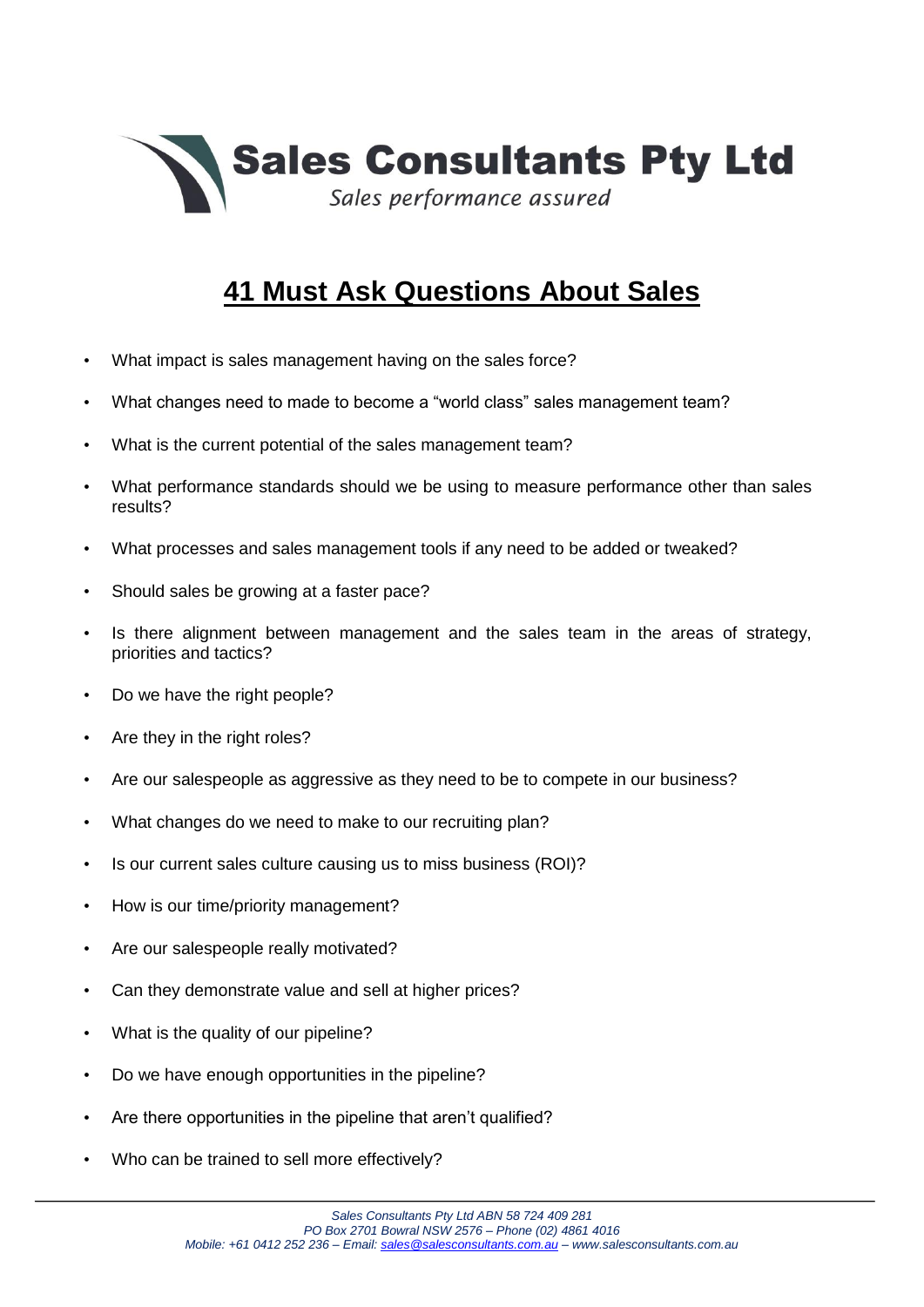- Does our sales team have the "Crucial Elements" for sales success?
- Do we have a "unified" sales process?
- What are reasonable expectations for my sales team?
- Do we have an effective recruiting/hiring plan?
- Which people have the greatest potential?
- What's the biggest problem facing my sales team?
- What is possible if we take advantage of all of our potential (ROI)?
- Are there any problems I don't know about?
- Define the overall corporate culture.
- Do we have a clearly defined sales plan?
- Are my salespeople currently capable of executing it?
- Does our current compensation plan support our Sales Goals, Key Initiatives and intended sales team behavior?
- What sales/sales management processes and/or tools do we need to address?
- How can we better take advantage of technology to enhance sales effectiveness?
- What's missing in our sales culture?
- What segment of the market are we focused on and what is the competition we are facing in that market?
- What is our sustainable competitive advantage?
- Are our offerings competitive in that market?
- What is our unique value proposition?
- What is the future road-map for the organisation and its offerings that the sales team can position with their customers?
- Have we aligned our sales team and their innate capabilities with the appropriate territory/customer base
- Is sales integrated into the company value chain